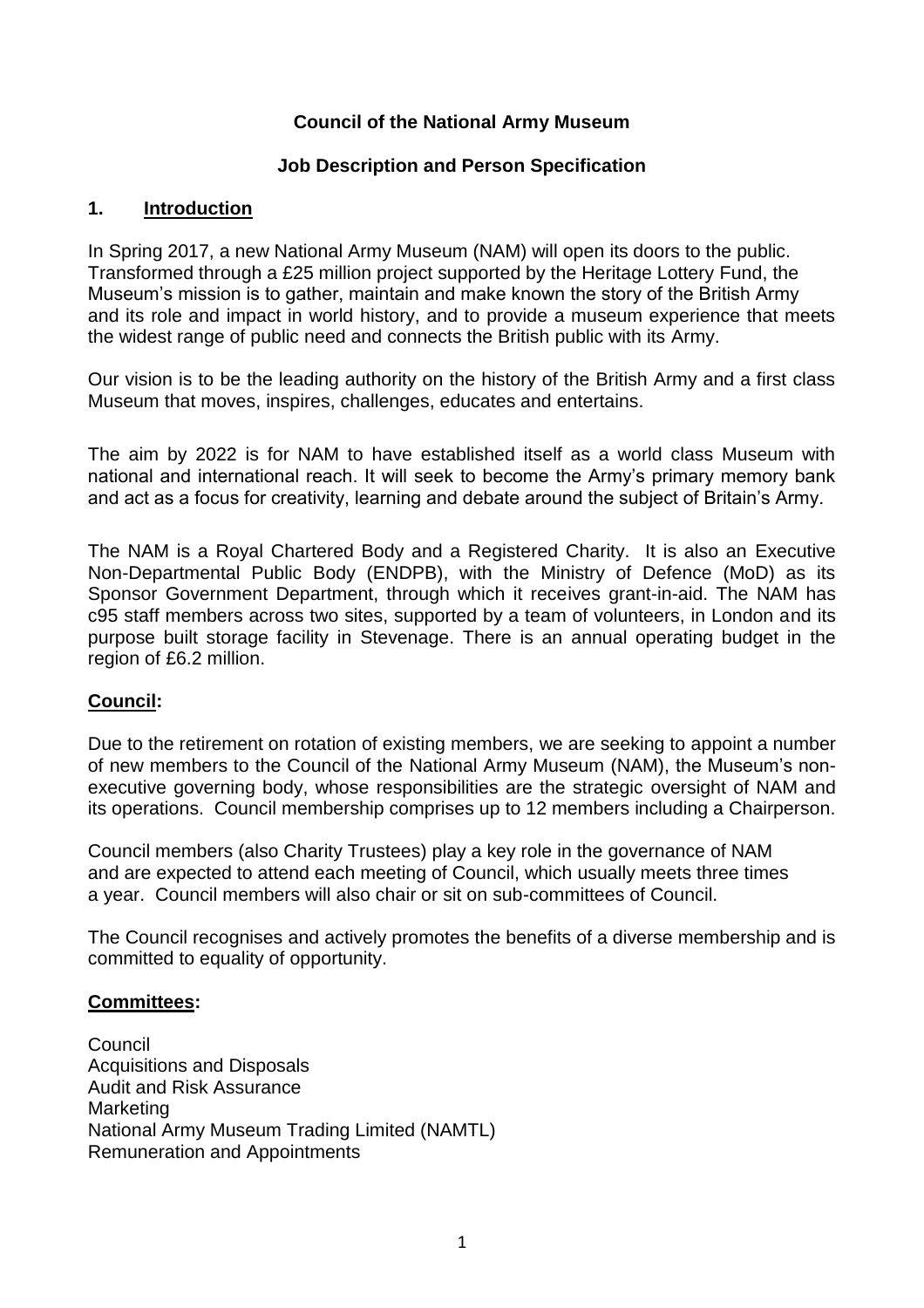# **2. Job Description**

The role of Council is to ensure the conformance and performance of the Public Body, ensuring compliance with its own governing documents and the law, maintaining proper financial oversight, ensuring accountability and managing risk.

All Council members, as part of their role, are required to attend an induction, and regular training with regards to Charity Law, Governance and managing public money, and to ensure that they remain up-to-date on legislative requirements.

### The duties of Council are to:

- set and maintain the Mission, Vision and Values of the NAM;
- set the overall strategy and manage risk;
- maintain effective board performance;
- promote the NAM;
- select and support the Chief Executive;
- respect the roles of staff and volunteers.

### As Charity Trustees, members of Council are required to:

- ensure all activities are for public benefit;
- comply with the provisions of the Royal Charter, by-laws, Charity Commission Guidance and all relevant legislation;
- act in the best interests of the charity at all times;
- manage resources responsibly and promote financial discipline and control;
- act with reasonable care and skill;
- ensure the charity is accountable.

## **3. Person Specification**

## **Experience & Knowledge**

*Candidates should have experience and knowledge in at least one and preferably several of the following:*

- Knowledge of Central and Local Government policy environments.
- Understanding of the challenges and issues of the culture sector.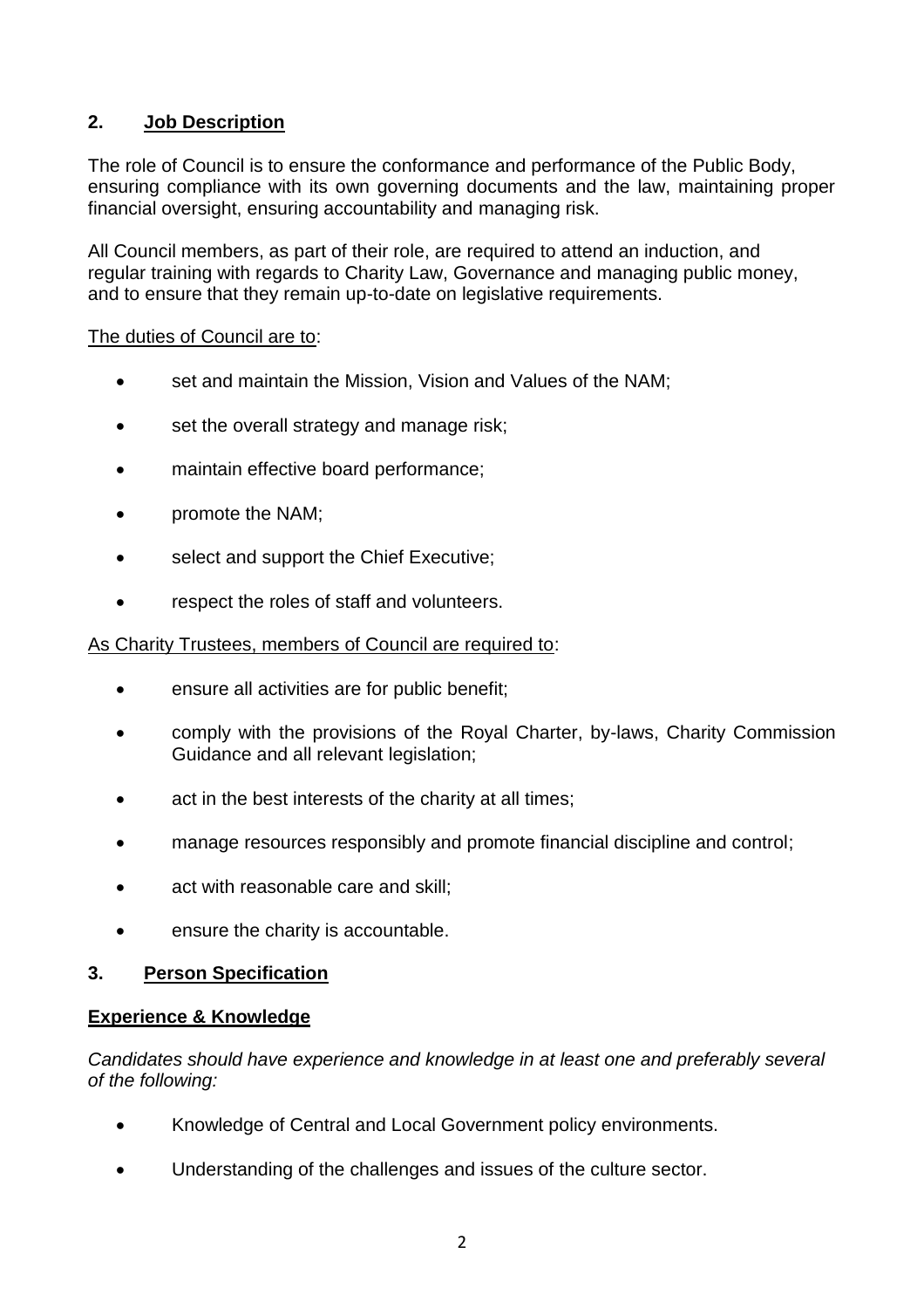- Experience of customer facing delivery challenges.
- Previous board experience.
- Understanding of the history and heritage of the British Army and an understanding of the Army's role in the modern world.
- Specific knowledge or competence in military history; commercial and business management, corporate governance; legal; audit and risk management; financial management.
- Experience in the field of Museums or other cultural organisations.
- Knowledge of the requirements of public sector finance and operations and how they may differ from the private sector.
- Experience of the application of digital technologies in information dissemination, event organisation and retail would be of particular interest.

#### **Skills & Abilities**

#### *Essential*

- Ability to understand financial information.
- Ability to exercise independent judgement and evaluate advice.
- Ability and willingness to promote the Museum and to engage in fundraising activity.
- A strategic focus.
- Ability to constructively challenge where necessary.

#### **Behaviours**

#### *Essential*

- Willingness to abide by the behaviours set out in the Seven Standards of Public Life.
- High standards of personal integrity and understanding and awareness of potential conflicts of interest.